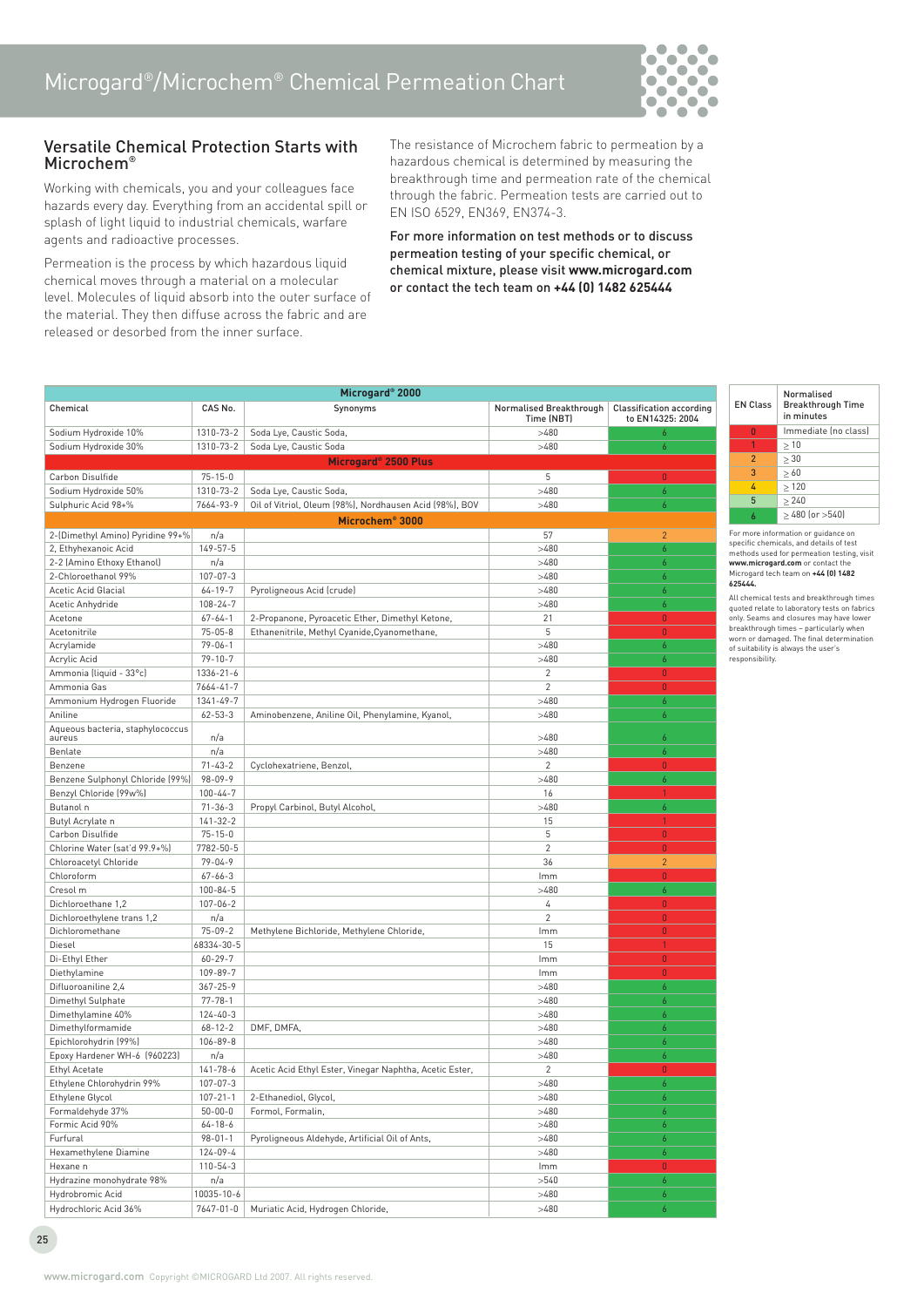

## Microgard®/Microchem® Chemical Permeation Chart

| Microchem <sup>®</sup> 3000                           |                 |                                                           |                                       |                                                     |
|-------------------------------------------------------|-----------------|-----------------------------------------------------------|---------------------------------------|-----------------------------------------------------|
| Chemical                                              | CAS No.         | Synonyms                                                  | Normalised Breakthrough<br>Time (NBT) | <b>Classification according</b><br>to EN14325: 2004 |
| Hydrofluoric Acid 40%                                 | 7664-39-3       | Fluohydric Acid                                           | >480                                  | 6                                                   |
| Hydrogen Peroxide 35%                                 | $7722 - 84 - 1$ | Albone, Peroxide, Hydrogen Dioxide, Hydroperoxide,        | >480                                  | 6                                                   |
| Isopropyl Alcohol                                     | $67 - 63 - 0$   | 2-Propanol, IPA, Isopropanol, Petrohol, Dimethyl Carbinol | >480                                  | 6                                                   |
| Mercury                                               | 7439-97-6       |                                                           | >480                                  | 6                                                   |
| Methanol                                              | $67 - 56 - 1$   | Methyl Alcohol, Wood Alcohol, Wood Naphtha, Wood Spirit   | >480                                  | 6                                                   |
| Methyl lodide                                         | $74 - 88 - 4$   |                                                           | >480                                  | 6                                                   |
| N. Methyl Pyrrolidone                                 | 872-50-4        |                                                           | >480                                  | 6                                                   |
| Nitric Acid Conc (70%)                                | 7697-37-2       | Aquafortis,                                               | >480                                  | 6                                                   |
| Nitrobenzene                                          | $98 - 95 - 3$   | Oil of Mirbane, Nitrobenzol,                              | >480                                  | 6                                                   |
| Octave                                                | n/a             |                                                           | >480                                  | 6                                                   |
| Paraffin                                              | 8002-74-2       |                                                           | 25                                    | $\mathbf{1}$                                        |
| Petrol (unleaded)                                     | $8006 - 61 - 9$ | Gasoline, Benzin,                                         | $\overline{c}$                        | $\overline{0}$                                      |
| Phenol liquid@45°c                                    | 108-95-2        |                                                           | >480                                  | 6                                                   |
| Phenol/Benzyl Alcohol 25/5                            | n/a             |                                                           | >480                                  | 6                                                   |
| Phosphoric Acid o 85+%                                | 7664-38-2       | Orthophosphoric Acid                                      | >480                                  | 6                                                   |
| Phosphoric Pentachloride                              | 10026-13-8      |                                                           | >480                                  | 6                                                   |
| Phosphorous Oxychloride                               | 10025-87-3      |                                                           | 9                                     | $\overline{0}$                                      |
| Phthalic Anhydride (135°c)                            | $85 - 44 - 9$   |                                                           | >480                                  | 6                                                   |
| Pivalic Acid                                          | 3377-92-2       |                                                           | >480                                  | 6                                                   |
| Polyethylene Glycol 200                               | n/a             |                                                           | >480                                  | 6                                                   |
| Pro-set 125M Resin (960217)                           | n/a             |                                                           | >480                                  | 6                                                   |
| Pro-set 226pf Hardener (960228)                       | n/a             |                                                           | >480                                  | $\boldsymbol{6}$                                    |
| Propionitrile                                         | $107 - 12 - 0$  |                                                           | 70                                    | 3                                                   |
| Reglone                                               | $85 - 00 - 7$   |                                                           | >480                                  | 6                                                   |
| Ripcord                                               | 52315-07-8      |                                                           | >480                                  | 6                                                   |
| Round-Up                                              | 38641-94-0      |                                                           | >480                                  | 6                                                   |
| Sodium Bisulphate 40%                                 | 7681-38-1       |                                                           | >480                                  | 6                                                   |
| Sodium Cyanide (satd soln)                            | 143-33-9        |                                                           | >480                                  | 6                                                   |
| Sodium Fluoride (satd)                                | 7681-49-4       |                                                           | >480                                  | 6                                                   |
| Sodium Hydroxide 50%                                  | 1310-73-2       | Soda Lye, Caustic Soda,                                   | >480                                  | 6                                                   |
| Sodium Hypochlorite                                   | 7681-52-9       | Bleach                                                    | >480                                  | 6                                                   |
| Sodium Methylate 30%                                  | $124 - 41 - 4$  |                                                           | >480                                  | 6                                                   |
| Sodium Monochloride                                   | n/a             |                                                           | >480                                  | 6                                                   |
| Sodium Silicofluoride (sat'd)                         | 16893-85-9      |                                                           | >480                                  | 6                                                   |
| Styrene                                               | $100 - 42 - 5$  | Cinnamol, Styrol, Vinylbenzene, Ethylbenzene, Styrolene,  | $\overline{2}$                        | $\overline{0}$                                      |
| Sulphuric Acid 98+%                                   | 7664-93-9       | Oil of Vitriol, Oleum (98%), Nordhausen Acid (98%), BOV   | >480                                  | 6                                                   |
| SUVA HCFC-123 (1,1 Dichloro-2,2,2<br>Trifluoroethane) | n/a             |                                                           | 251                                   | 5                                                   |
| <b>TEGO 51</b>                                        | n/a             |                                                           | >480                                  | $\overline{6}$                                      |
| Tetrahydrofuran (THF)                                 | $109 - 99 - 9$  |                                                           | Imm                                   | $\overline{0}$                                      |
| Thionyl Chloride                                      | 7/9/19          |                                                           | Imm                                   | $\Omega$                                            |
| Thiourea Dioxide (sat'd)                              | 1758-73-2       |                                                           | >480                                  | 6                                                   |
| Titanium Chloride                                     | 10049-06-6      |                                                           | $\overline{2}$                        | $\Omega$                                            |
| Toluene                                               | 108-88-3        | Toluol, Methacide, Phenylmethane, Methyl Benzene,         | 3                                     | $\overline{0}$                                      |
| Toluene 2,4 Diisocyanate                              | 584-84-9        | TDI, Nacconate 100                                        | >480                                  | 6                                                   |
| Toluidine o                                           | $95 - 53 - 4$   |                                                           | >480                                  | $\boldsymbol{6}$                                    |
| Transformer Oil                                       | n/a             |                                                           | 60                                    | 3                                                   |
| Trichloroacetic Acid 98%                              | $76 - 03 - 9$   |                                                           | >480                                  | 6                                                   |
| Trichloroethylene                                     | $79 - 01 - 6$   | Algylen, Westrosol, Trimar, Trilene, Triline, Trielene,   | $\overline{2}$                        | 0                                                   |
| Triethylamine                                         | $121 - 44 - 8$  |                                                           | Imm                                   | $\overline{0}$                                      |
| Xylene m                                              | 1330-20-7       | Xylol, Diethyl Benzene,                                   | $\overline{2}$                        | $\overline{0}$                                      |
| Zinc Bromide (sat'd soln)                             | 7699-45-8       |                                                           | >480                                  | ĥ                                                   |

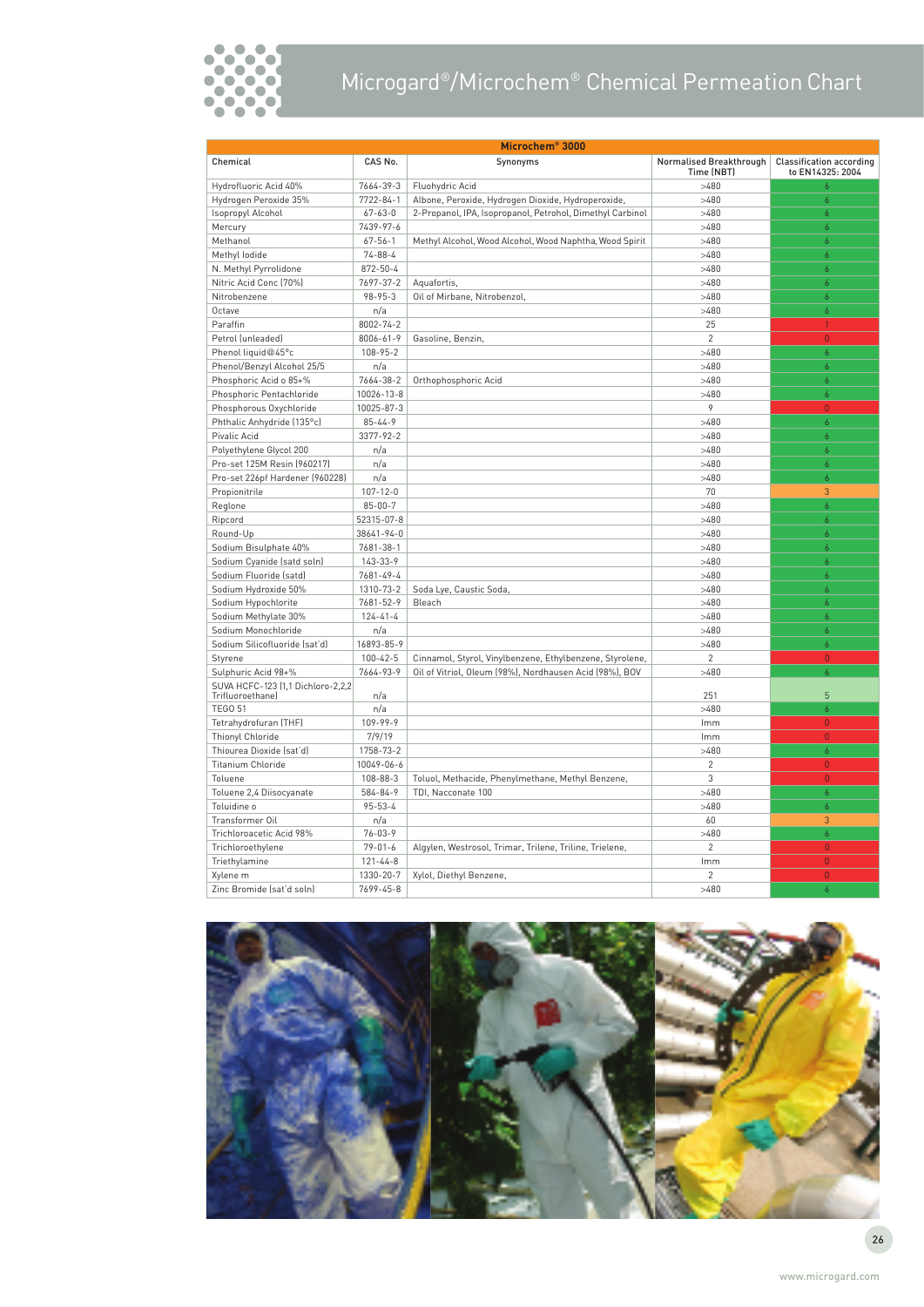## Microchem® 4000 Chemical Permeation Chart



| Microchem® 4000                                  |                                |                                                         |                                  |                                 |
|--------------------------------------------------|--------------------------------|---------------------------------------------------------|----------------------------------|---------------------------------|
| Chemical                                         | CAS No.                        | Synonyms                                                | Normalised Breakthrough          | <b>Classification according</b> |
|                                                  |                                |                                                         | Time (NBT)                       | to EN14325: 2004                |
| 2-(2 Amino Ethoxy Ethanol)                       | n/a                            |                                                         | >480                             | $\boldsymbol{6}$                |
| 2, Ethyhexanoic Acid                             | $149 - 57 - 5$                 |                                                         | >480                             | 6                               |
| 2.4 Difluoroaniline                              | $367 - 25 - 9$                 |                                                         | >480                             | $\overline{6}$                  |
| 2-2 (Amino Ethoxy Ethanol)                       | n/a                            |                                                         | >480                             | 6                               |
| 2-Aminoethanol (98wt%)<br>2-Chloro-Acryl-Nitrile | $96 - 80 - 0$<br>n/a           |                                                         | >480<br>>480                     | 6<br>6                          |
| 3,4-Dichlorobenzotrifluoride                     |                                |                                                         |                                  |                                 |
| (Liquid)                                         | $526 - 84 - 7$                 |                                                         | >480                             | $\overline{6}$                  |
| 3-N, N-Diethylenetriamine                        | $111 - 40 - 0$                 |                                                         | >480                             | 6                               |
| 4-Cloroaniline 75°C                              | $106 - 47 - 8$                 |                                                         | >480                             | $\boldsymbol{6}$                |
| Acetic Acid Glacial                              | $64 - 19 - 7$                  | Pyroligneous Acid (crude)                               | >480                             | $\boldsymbol{6}$                |
| Acetic Anhydride                                 | $108 - 24 - 7$                 |                                                         | >480                             | $\overline{6}$                  |
| Acetone                                          | $67 - 64 - 1$                  | 2-Propanone, Pyroacetic Ether, Dimethyl Ketone,         | >480                             | 6                               |
| Acetonitrile                                     | $75 - 05 - 8$                  | Ethanenitrile, Methyl Cyanide, Cyanomethane,            | >480                             | $\boldsymbol{6}$                |
| Acrylamide                                       | $79 - 06 - 1$                  |                                                         | >480                             | 6                               |
| Acrylic Acid                                     | $79 - 10 - 7$                  |                                                         | >480                             | 6                               |
| Acrylonitrile                                    | $75 - 05 - 8$                  |                                                         | >480                             | 6<br>$\Omega$                   |
| Ammonia (liquid - 33°c)<br>Ammonia Gas           | 1336-21-6<br>$7664 - 41 - 7$   |                                                         | $\overline{2}$<br>$\overline{c}$ | $\overline{0}$                  |
| Ammonium Hydrogen Fluoride                       | $1341 - 49 - 7$                |                                                         | >480                             | 6                               |
| Ammonium Hydroxide 20% v/v                       | $1336 - 21 - 6$                |                                                         | 145                              | 4                               |
| Amylacetate                                      | $628 - 63 - 7$                 | Isoamyl Acetate, Banana Oil, Amylacetic Ester,          | >480                             | 6                               |
| Aniline                                          | $62 - 53 - 3$                  | Aminobenzene, Aniline Oil, Phenylamine, Kyanol,         | >480                             | 6                               |
| Aqueous bacteria, staphylococcus                 |                                |                                                         |                                  |                                 |
| aureus                                           | n/a                            |                                                         | >480                             | 6                               |
| Arsenic Dust                                     | 7440-38-2                      |                                                         | >480                             | $\boldsymbol{6}$                |
| Benlate                                          | n/a                            |                                                         | >480                             | $\boldsymbol{6}$                |
| Benzene                                          | $71 - 43 - 2$                  | Cyclohexatriene, Benzol,                                | >480                             | 6                               |
| Benzyl Chloride (99w%)                           | $100 - 44 - 7$                 |                                                         | >480                             | $\boldsymbol{6}$                |
| Bromine (Pure, Liquid)                           | 7726-95-6                      |                                                         | $\overline{c}$                   | $\mathbf{0}$                    |
| Bromine Soln. (Sat'd)                            | n/a                            |                                                         | 10                               | $\mathbf{1}$                    |
| Butanol n                                        | $71 - 36 - 3$                  | Propyl Carbinol, Butyl Alcohol,                         | >480                             | 6                               |
| Butyl Acrylate n                                 | $141 - 32 - 2$<br>7782-50-5    |                                                         | >480<br>>480                     | 6                               |
| Chlorine (gas)<br>Chlorine Water (sat'd 99.9+%)  | 7782-50-5                      |                                                         | >480                             | 6<br>6                          |
| Chloroacetic Acid (99wt%)                        |                                |                                                         |                                  |                                 |
| (Solid-vap perm.)                                | $79 - 11 - 8$                  |                                                         | >480                             | $\overline{6}$                  |
| Chloroacetic Acid Ethyl Ester                    |                                |                                                         |                                  |                                 |
| (99wt%)                                          | n/a                            |                                                         | >480                             | $\boldsymbol{6}$                |
| Chloroacetyl Chloride                            | $79 - 04 - 9$                  |                                                         | >480                             | 6                               |
| Chlorobenzene                                    | 108-90-7                       |                                                         | >480                             | 6                               |
| Chloroform                                       | $67 - 66 - 3$                  |                                                         | 11                               | $\mathbf{1}$                    |
| Chlorosulphonic Acid<br>Chlorotoluene o          | 7790-94-5<br>n/a               |                                                         | 69<br>>480                       | 3<br>6                          |
| Chlorotoluene p                                  | $106 - 43 - 4$                 |                                                         | >480                             | 6                               |
| Cresol-m in Water Solution (20g/l)               | 108-39-4                       |                                                         | >480                             | 6                               |
| Cresol-o in Water Solution (20g/l)               | $95 - 48 - 7$                  |                                                         | >480                             | 6                               |
| Cresol-p in Water Solution (20q/l)               | $106 - 44 - 5$                 |                                                         | >480                             | 6                               |
| Cyclohexylamine (>99.5% wt%)                     | n/a                            |                                                         | 83                               | $\mathfrak{Z}$                  |
| Di (aminopropyl) Amine                           | n/a                            |                                                         | >480                             | 6                               |
| Dichloroacetone 1,1                              | n/a                            |                                                         | >480                             | 6                               |
| Dichloroacetone 1,3                              | n/a                            |                                                         | >480                             | 6                               |
| Dichloroethane 1,2                               | $107 - 06 - 2$                 |                                                         | >480                             | 6                               |
| Dichloromethane                                  | $75 - 09 - 2$                  | Methylene Bichloride, Methylene Chloride,               | 12                               | $\mathbf{1}$                    |
| Diesel                                           | 68334-30-5                     |                                                         | >480                             | 6                               |
| Diethanolamine (99wt%)                           | $111 - 42 - 2$                 |                                                         | >480                             | 6                               |
| Di-Ethyl Ether                                   | $60 - 29 - 7$                  |                                                         | $\overline{2}$                   | $\mathbf{0}$                    |
| Diethylamine                                     | 109-89-7                       |                                                         | 4                                | $\mathbf{0}$                    |
| Diethylenetriamine                               | $111 - 40 - 0$                 |                                                         | >480                             | 6                               |
| Dimethyl Sulphate<br>Dimethyl Sulphoxide (99+%)  | $77 - 78 - 1$<br>$67 - 68 - 5$ | DMS0                                                    | >480<br>>480                     | 6                               |
| Dimethylamine 40%                                | $124 - 40 - 3$                 |                                                         | >480                             | 6<br>6                          |
| Dimethylformamide                                | $68 - 12 - 2$                  | DMF, DMFA,                                              | >540                             | 6                               |
| Dipropylene Glycol Methyl Ether                  | 34590-94-8                     |                                                         | >480                             | 6                               |
| Di-tert-butyl peroxide (98 wt%)                  | n/a                            |                                                         | >540                             | 6                               |
| Epichlorohydrin (99%)                            | $106 - 89 - 8$                 |                                                         | >480                             | 6                               |
| Epoxy Hardener WH-6 (960223)                     | n/a                            |                                                         | >480                             | 6                               |
| Ethanol                                          | $64 - 17 - 5$                  | Absolute Alcohol, methylated spirits, ethyl alcohol     | >480                             | 6                               |
| Ethanolamine (98wt%)                             | $141 - 43 - 5$                 |                                                         | >480                             | 6                               |
| Ethyl Acetate                                    | $141 - 78 - 6$                 | Acetic Acid Ethyl Ester, Vinegar Naphtha, Acetic Ester, | >480                             | 6                               |
| Ethyl Benzene                                    | $100 - 41 - 4$                 |                                                         | >480                             | 6                               |
| Ethyl Chloroacetate (99wt%)                      | 105-39-5                       |                                                         | >480                             | 6                               |
| Ethylene Diamine                                 | n/a                            |                                                         | >480                             | 6                               |
| Ethylene Dibromide                               | 106-93-4                       |                                                         | >480                             | 6                               |
| Ethylene Glycol                                  | $107 - 21 - 1$                 | 2-Ethanediol, Glycol,                                   | >480                             | 6                               |
| Ethylene Oxide (gas at ca. 1 Atmos)              | $75 - 21 - 8$                  |                                                         | >480                             | 6                               |

| <b>EN Class</b> | Normalised<br><b>Breakthrough Time</b><br>in minutes |
|-----------------|------------------------------------------------------|
| n               | Immediate (no class)                                 |
|                 | $\geq 10$                                            |
| $\mathcal{P}$   | > 30                                                 |
| $\mathbf{3}$    | >60                                                  |
| 4               | >120                                                 |
| 5               | > 240                                                |
| Á               | $>480$ (or $>540$ )                                  |

For more information or guidance on<br>specific chemicals, and details of test<br>methods used for permeation testing, visit<br>**www.microgard.com** or contact the<br>Microgard tech team on **+44 (0) 1482**<br>**625444.** 

All chemical tests and breakthrough times<br>quoted relate to laboratory tests on fabricative<br>only. Seams and closures may have lower<br>breakthrough times – particularly when<br>worn or damaged. The final determination<br>of suitabil